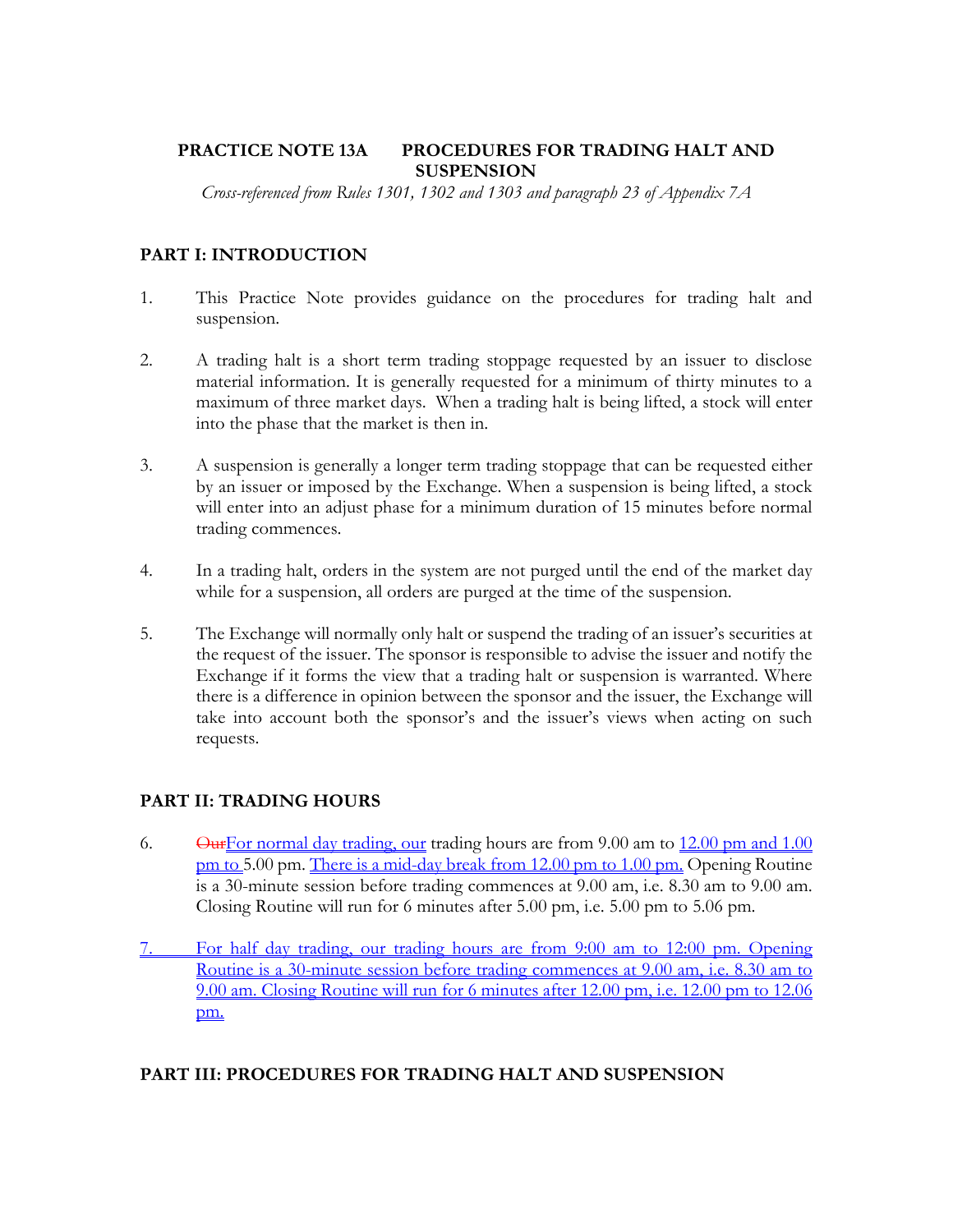- 7.8. A trading halt or suspension can be applied at any time. When an issuer wishes to request for a trading halt or suspension in its securities during trading hours and the mid-day break, it must first contact the officers in Market Control ("MC"). After alerting the MC officer, the issuer can then send the SGXNET announcement to request for a trading Halt or suspension.
- 8.9. In the SGXNET announcement, issuers should state the reason for requesting the trading halt or suspension. The announcement should include the statement required under Rule 753(2).
- 9.10. Issuers are to observe the following guidelines when requesting for a trading halt or suspension:
	- (a) During trading hours  $(9.00 \text{ am to } 5.00 \text{ pm})$  and Mid-Day Break

Please call and alert Market Control before releasing the request via SGXNET.

(b) Before or after trading hours

Please call and alert Market Control between 7.30 am and 8.30 am although the SGXNET request can be released anytime after the close of the previous market day and before 8.30 am on the day of the trading halt or suspension.

### **PART IV: PROCEDURES FOR LIFTING OF TRADING HALT AND RESUMPTION OF TRADING FROM SUSPENSION**

- 10.11. For both trading halt and suspension, trading can resume only on the quarter-hour between 8.30 am to 4.45pm for lifting of trading halt and between 9.00 am to 4.45pm for resumption of trading from suspension.
- 11.12. Issuers must allow at least 30 minutes of dissemination time after a material announcement is made and before trading resumes.
- 12.13. Issuers are to observe the following guidelines when issuing an SGXNET announcement when requesting for a "Lifting of Trading Halt or Resumption of Trading From Suspension":
	- (a) During trading hours  $(9.00 \text{ am to } 5.00 \text{ pm})$  and Mid-Day Break

Please call and alert Market Control before releasing the request via SGXNET.

(b) Before or After Trading Hours